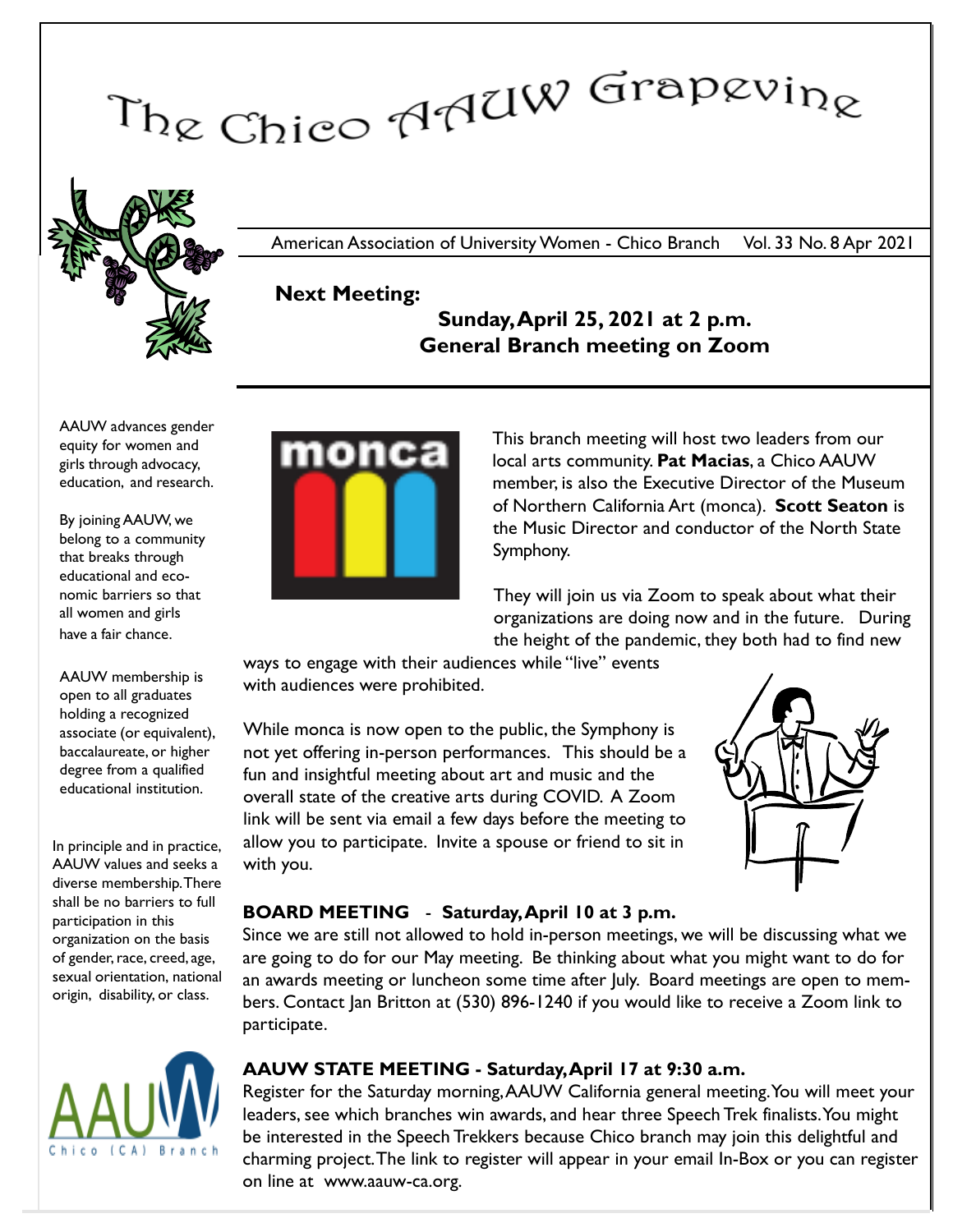## Message from the President

#### Branch Officers

President - Jan Britton Membership - Mary Huntsinger Betty Lusina Finance - Marilyn Myrick Secretary - Adele Arnold Newsletter Editor - Jana Lawton Public Policy - Carol Holzgrafe Tech Trek Coordinator - Joan Cleveland Technology - Helen Gesick Historian - Barbara Paige

During March,AAUW went into high gear at both the national and local levels. There is a lot going on that involves every member.

First, there is an important new amendment that has been proposed for our existing Association bylaws. The amendment reads:

An individual who supports the AAUW mission and pays annual AAUW dues shall be eligible to be an individual member with all rights and responsibilities of AAUW membership.

What this means is, if approved, prospective members can join even if they do not have a two or four-year college degrees.

Starting April 7, all current members will receive a ballot from national concerning the new amendment. You should receive your ballot via email, and you have until mid-May to return it. AAUW will use your current email address for this message. If you have made changes in the last year or so, please call our branch treasurer, Marilyn Myrick, at (530) 520-1543 to report the change. If you do not have an email address on file with the Association, you will receive your ballot by mail.

The amendment was discussed at a Zoom meeting with our branch members on Wednesday, March 31. All members were invited to participate, many did, and we had a vibrant discussion about AAUW and the question of college degrees.There is an excellent AAUW webinar on this topic entitled: AAUW National Town Hall on Member Education Requirement; it is available online at www.aauw.org until May 17.

## No matter your opinion on this bylaws change, the most important thing is to take time to vote.

Locally, we had an interesting meeting presented by the League of Women Voters of Butte County concerning the media. The panel discussion included Mike Wolcott, editor of the Enterprise-Record; Natalie Hanson, a reporter from the Enterprise-Record; Dr. Jennifer Brundidge, a professor in communications from CSU, Chico; and Forest Harmon, a lecturer on public relations and journalism at CSU, Chico.

Our AAUW branches in Chico and Paradise have started a committee on homelessness. We are looking for a few more people who want to be involved in this study of an important local Issue. Please call me at (530)520-2101 and leave a message emphasizing that you want to join this committee.

Jan Britton Chico Branch President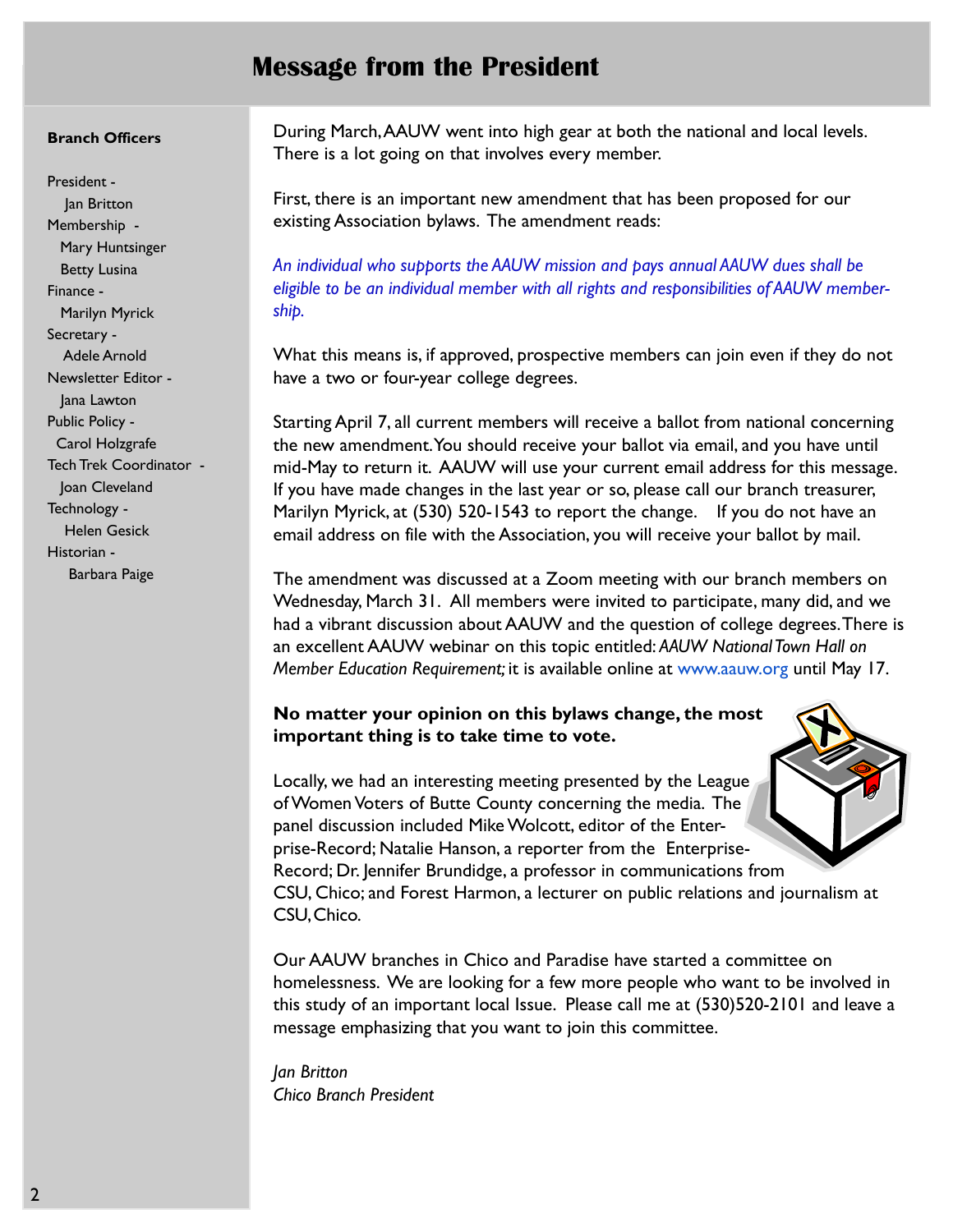## Branch News and Notes

Lobby **Day** by Jan Britton On March 24, two of our local members participated in the annual Lobby Day meetings with California legislators in both the House and Senate in Sacramento. This year our meetings were held over Zoom or Microsoft Teams. While not in person, there was strong interest expressed during the meetings about our organization and the bills we supported this year.

This was my first Lobby Day and I attended with Kathy Sweet. In order to participate, we both had a "training" class two days prior to our meetings. We were also provided with information about three bills AAUW-CA supports. It was exciting and we hope you will be inspired to sign up next year to be a part of Lobby Day. The whole setup was very well planned and run.

Initially, our state AAUW Public Policy Group reads all the bills that are being presented in the California State Legislature each year and then selects about a half dozen that our organization can support.

When we met on March 24 over Zoom, all 100+ of us were divided into groups of three or four members and were sent off to our assigned meetings along with a leader for each group. The leader introduced us all to the legislator or their aides and was also responsible for sending information on each of the bills to legislator's offices following the meetings. Each one of us selected a bill to present and received talking points to bring up during the meeting. Here is an overview of the three bills we discussed:

Assembly Bill 92 Childcare Family Fees Act - Governor Gavin Newsom recently released a Master Plan for Preschool and Early Childhood Education and this bill supports portions of the plan.This bill aims to stem the number of providers that have gone out of business during the pandemic and helps to make childcare more affordable for families.

Senate Bill 62 Garment Worker Protection Act - Many garment workers are migrant women who work 10- to12-hour days.They are paid by a piece rate. This bill eliminates payment by piece work and shifts payment to legal wage levels and still allows for incentive-based bonuses. It also expands liability for wage violations.

Senate Bill 373 Consumer Debt: Economic Abuse - Prohibits creditors and debt collectors from being able to collect from an individual when that individual can demonstrate the debt was incurred through economic abuse. It will also prevent the debt from being reported to credit agencies. The primary focus is on survivors of domestic violence, elder or dependent adult abuse, and foster youth. Debt taken out in their names without their consent damages individuals' credit and forces them into years of debt repayment, reducing their economic stability and leaving them vulnerable to future abuse, poverty, and housing instability or homelessness. This bill seeks to stop this economic abuse.

Overall, these bills demonstrate the type of work in which AAUW is engaged at the legislative level. We seek to fulfill our goals to protect children and families in a wide variety of areas and through a variety of means that end up as viable laws.

The CHICO GRAPE-VINE is published by the Chico Branch of AAUW. Items for inclusion can be mailed to Jana Lawton, newsletter editor, 1112 Bidwell Avenue, Chico, CA 95926 or e-mailed to jdlawton72@gmail.com (preferred)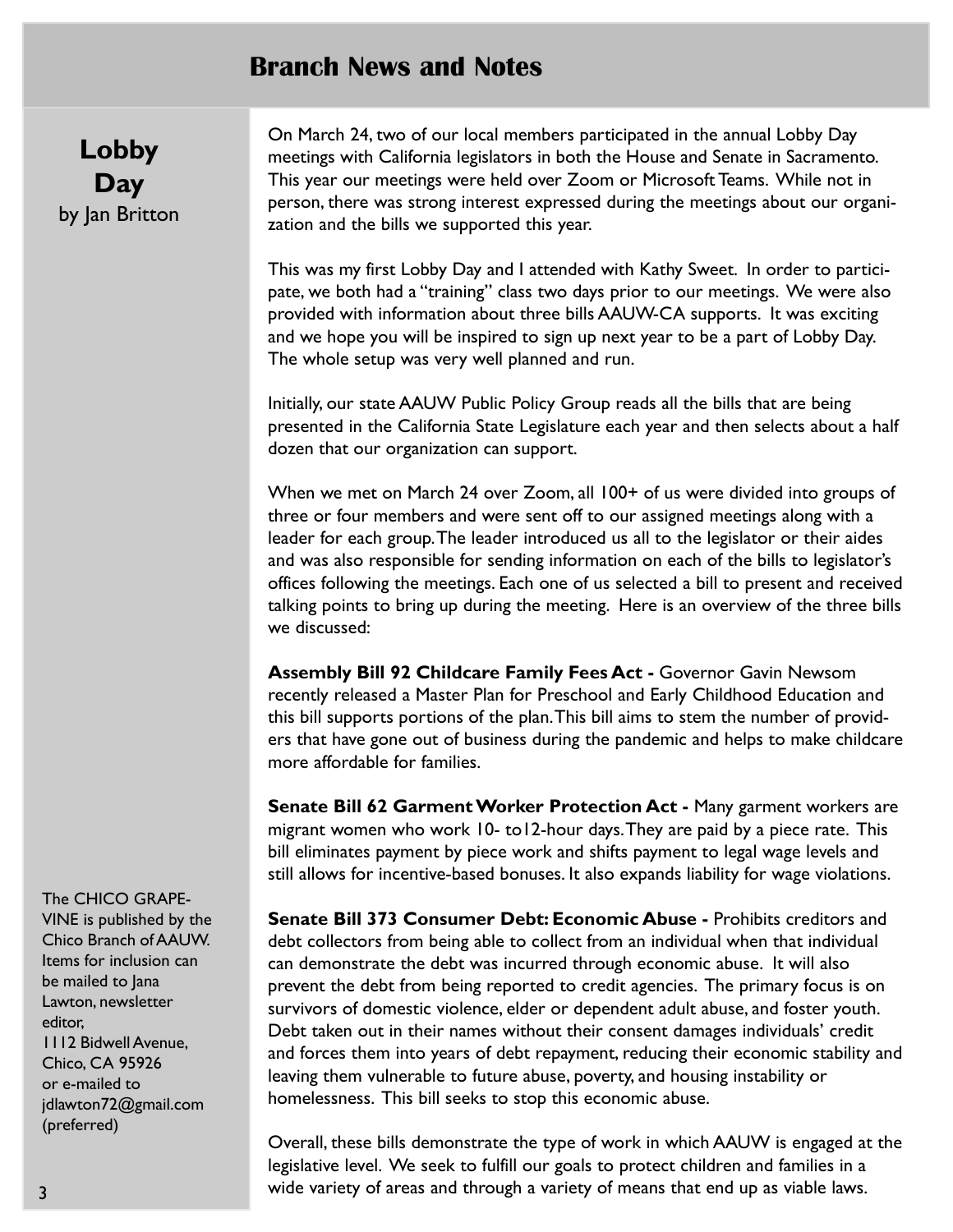## Member News and Notes

AAUW California Annual Meeting

Our AAUW California Annual Meeting will be held via Zoom for the second year. No travel, no hotel reservations, and no lunch, once again. But, that means you can attend at no cost from your office, living room, or kitchen

You will learn what has been happening in California this past year and it is a lot! You will see the three Speech Trek finalists, learn who our 2020 State Named Gift Honoree is and see the first Equity Award given to former State Senator Hannah-Beth Jackson.AAUW Board Chair, Julia Brown, will join us and we have a special event brought to us by past Co-President Cathy Foxhoven.

The meeting is open to the public. Registration is required.Visit www.aauw-ca.org to register. It's FREE this year!



And still more from Carol Holzgrafe about your State AAUW organization

You all know that I was elected to the state AAUW board of directors two years ago, right? Well, my term is up this June 30 and I am running for a second term.And I would like to serve for two more years.

Our bylaws limit the AAUW California Board of Directors to twelve members, including President-Elect, Chief Financial Officer (CFO) and Directors. In 2021 we vote to fill 3 positions (President-Elect, Chief Financial Officer and Director) and approve the Public Policy Priorities.

The AAUW California voting period will begin on April 16th and will close on May 7, 2021. We provide every member the opportunity to vote electronically. When the election period starts, each member will receive an email message containing a personal invitation to vote. There will be a link to click that will take you to the ballot. No password or code needs to be entered. Members who do not have a working email address will receive information about how to vote via postal mail.

A quick reminder that there is also a vote on a change to the bylaws of our Association.AAUW members can now vote on proposed changes to the bylaws recommended by the AAUW Board of Directors and AAUW Governance Committee that would eliminate the degree requirement for membership. Voting in this election closes on Monday, May 17 at 5:00 pm ET.

Two important elections where your vote matters.

Carol Holzgrafe *Chico and Paradise branches Director, AAUW California Branch Assistance*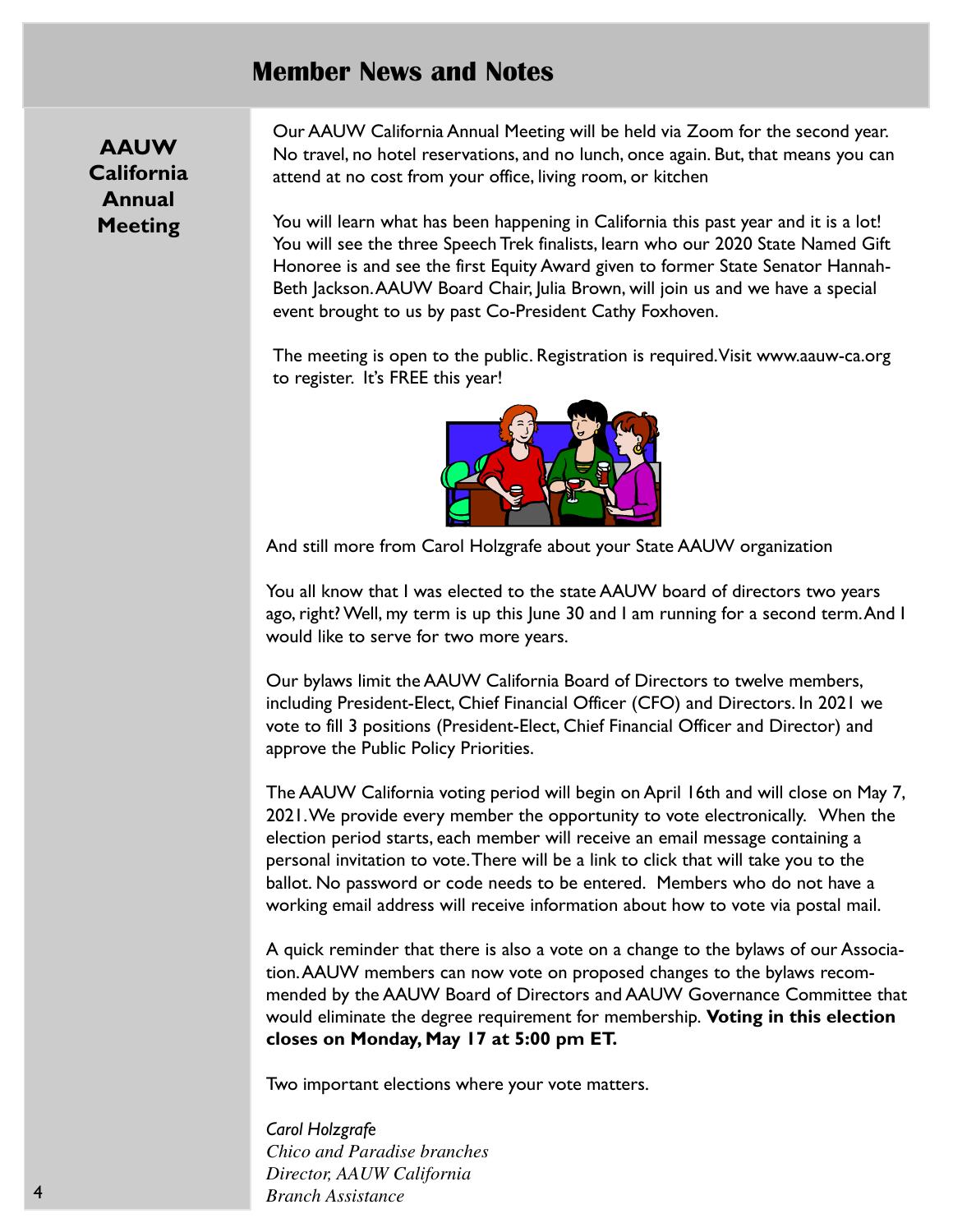## Branch News and Notes



Please come support our Tech Trekker! Local Soroptimist International's Giving Committee annually honors several young women, or community organizations that support them, with a gift or scholarship. Each year, for the past several years, they have awarded one full scholarship for Tech Trek. This year at their April 14<sup>th</sup> Awards Luncheon, a

virtual event, they will honor our 2020 Tech Trekker, Ella Grothe.

We've chosen Ella to represent last year's nominees, who have all now been invited to AAUW's 2021 Virtual Camp, because Ella embodies the interest and enthusiasm AAUW looks for in Tech Trekkers. Her  $7<sup>th</sup>$  grade teachers described her as "highly motivated," she participates in Science Fair, is a member of Chico Jr. High School leadership, and she "Zoomed" in for both STEM projects our Chico Branch members held to fill the void left by cancellation of the in-person 2020 Tech Trek Camp at UC Davis.

This is an excellent opportunity for a young girl to speak before a group, sharing a few words about her interest in STEM subjects. We invite you to attend the Soroptimist International virtual luncheon at 12:00 noon on April 14 A link will be provided in an email a few days prior to the event to those who RSVP to Joan Cleveland.

Joan Cleveland, Tech Trek Coordinator joancleveland@comcast.net

# Public **Policy** by Carol Holzgrafe



You remember the ERA – the Equal Rights Amendment? The one that fell three votes short of the number of states needed to ratify before the deadline.

But, from 2017 to 2020, three states: Nevada, Illinois, and Virginia, voted to ratify.

So, Congress is trying it again. In February, the House of Representatives, with bipartisan support, voted to remove the arbitrary deadline for ratifying. However, there are still some barriers: the Senate (Mitch McConnell says he is no fan), and others who challenge the constitutionality of the move. Stay tuned. And for those who always thought that women had equal rights under the Constitution, the answer is no. Just ask Gloria Steinem, Betty Friedan, and other heroes of the women's movement.

For more in depth descriptions, just do an internet search on "where is the ERA today?"

The new AAUW California Public Policy priorities are now posted at aauw-ca.org. Check them to see where our efforts will take us for the next two years. Click on the "Public Policy" button at the top of the home page. You'll find lots to think about there.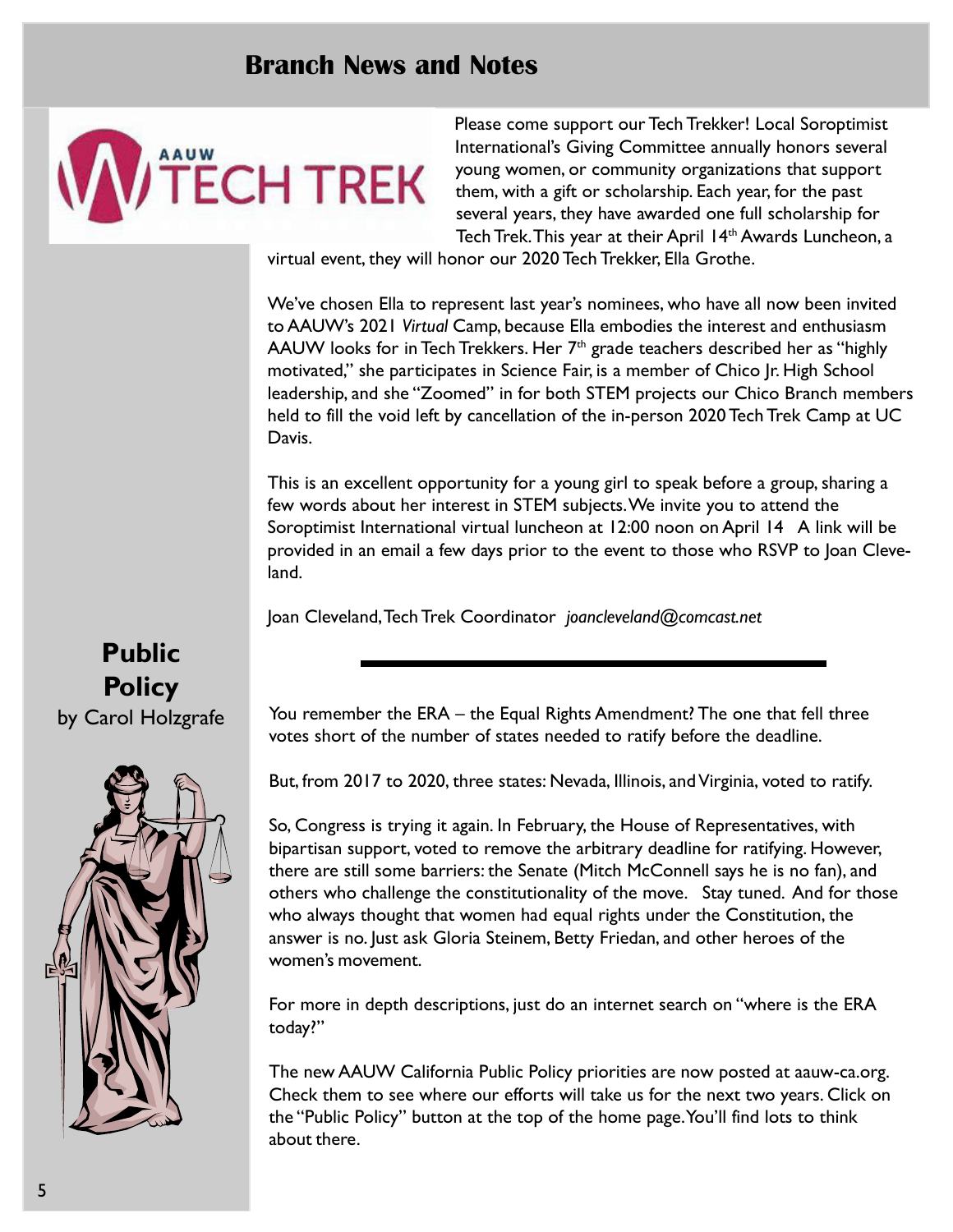### Diversity Discussion Group

Our newest interest group is off and running with eleven members. The Diversity Discussion Group has met three times by Zoom and begun developing a mission statement to help define our core purpose. Our working statement is We want to collaborate with one another and with people of experience in this topic to accomplish three things:

- Help our Branch attract and welcome a more diverse and inclusive membership that reflects the many cultural dimensions of the community in which we live.
- Increase our own literacy in Diversity, Equity and Inclusion so we can be a touchstone for our membership on issues of DEI.
- Play whatever part we can in overcoming discrimination that we encounter in our community and beyond.

While doing this we expect to enjoy each other's company as we share our thoughts, ideas, and experiences. Our Statement is a living instrument of our intention and we will be revisiting it often to make sure we are always on a forward path toward the objectives that bring us together.

AAUW has a Tool Kit for talking about Diversity, Equity and Inclusion, and the group is working on becoming acquainted with that material as well as planning to attend a webinar on April 22 at 4 p.m.: How to Have Difficult Conversations, which will feature elements of the Tool Kit. Anyone interested is welcome to attend, and members should have received an email from National AAUW with webinar registration information.

The Diversity Discussion Group is reading the Book in Common for CSU, Chico and Butte College: How to Be an Antiracist, by Ibram X. Kendi, and plans to participate in a free Chico Performances conversation with the author on Wednesday, April 21 from 5:30 to 6:30. The book is widely available and anyone interested in the CSUC conversation can get information on registering by doing an internet search for CSU,Chico Book in Common or contacting Kathy Sweet or Jan Britton.

This summer the group also plans to host a contact tree to get in touch one-to-one with each member of our Branch to help us reconnect after the past year of isolation, and to discover the wide range of diversity that our own members bring to our organization. They are expecting to find some lively stories that will highlight the many ways we are already quite diverse. The members of the group are Carol Holzgrafe, Helen Gesick, Jan Britton, Jackie McClain, Jana Lawton, Joan Cleveland, Kathy Sweet, Lyn Smith, Marilyn Myrick, Ruth Berger and Susan Critchfield.

For more information on the Diversity Discussion Group or any of its activities, contact Kathy Sweet at kathylsweet@gmail.com or 256-603-4993. New members are always welcome!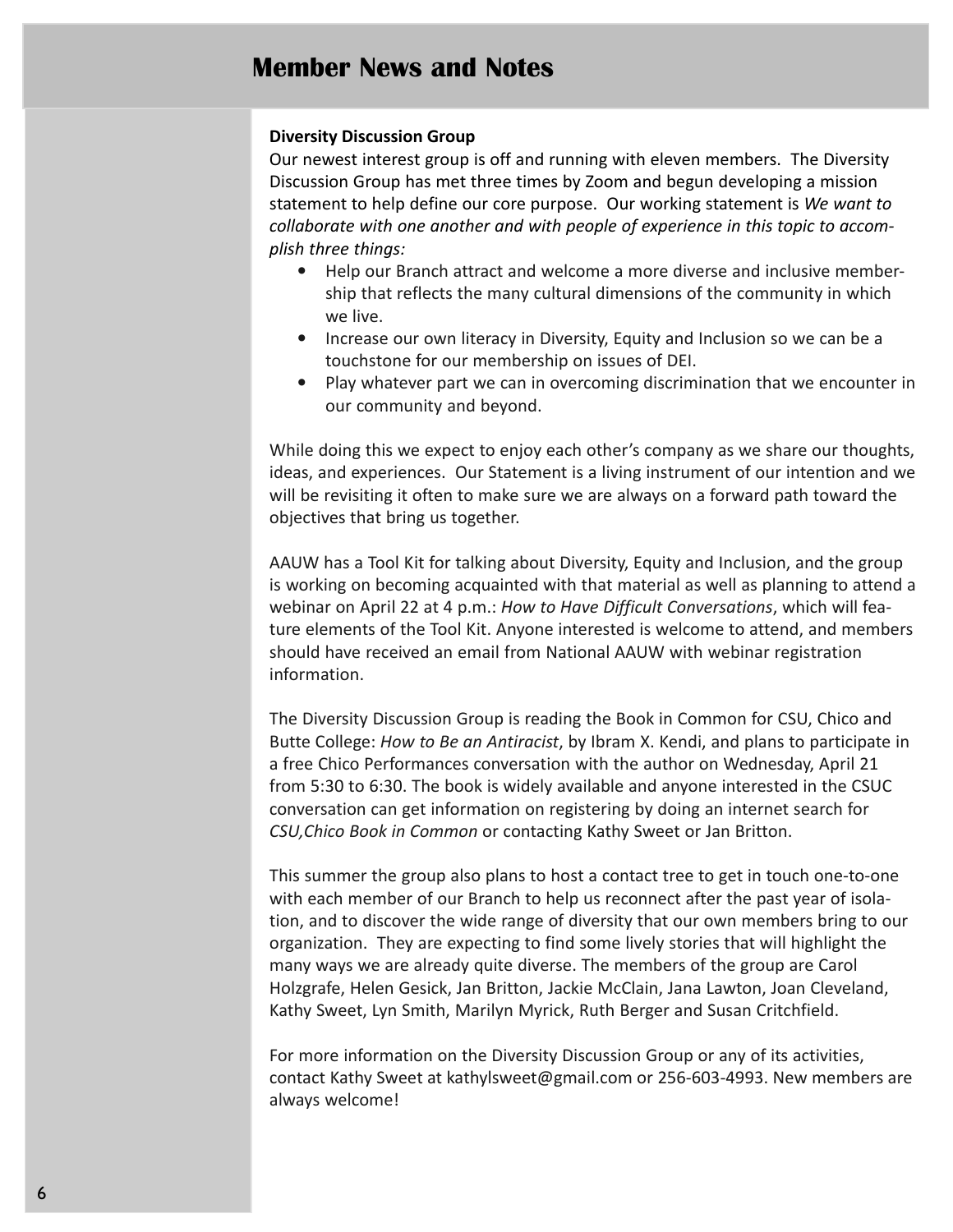## Membership News

Your AAUW branch membership has been vital in helping advance gender and racial equity during this challenging time. The pandemic has been particularly devastating for women and people of color, but with your support we've pushed for much–needed COVID relief and paid-leave benefits, expanded voting access and education, and published important research on student debt and the power gap in colleges and universities. We rely on members like you to help us meet the challenges today's women and girls face - and build a brighter future for everyone.

You will be paying all of your dues – branch, state, and national – at once. National = \$62/ State \$20/ Branch \$16 Total =  $$98$ There are two ways to renew:

1) Online – see email from the Association for instructions or contact Marilyn Myrick.This is the easiest way to renew your dues!

2) By check: Make check payable to your AAUW branch. Mail it to:

Marilyn Myrick 8 Montclair Dr. Chico, CA 95926

We hope you will join us again this year. Together, we can drive meaningful change in 2021

More dues news: As we end the 2020-21 AAUW year, and we all consider renewing our membership, we should consider what we "get" from belonging to such a group. What is your list?

This is mine:

- easy to find friends of inestimable value
- interest groups we wouldn't find anywhere else
- $\cdot$  a mission to support (equity for women, education for all and more)
- · an in-house legislative advocate (the good lobbyist) working on our behalf in Sacramento
- general meetings to broaden our knowledge of community and self
- the chance to offer the future to our Tech Trek girls, and so much more.

Note: the national dues will increase by \$3 for next year (they can use the money) - less than the cost of one latté from Starbucks. State and branch dues remain the same.

Carol Holzgrafe AAUW California Board member

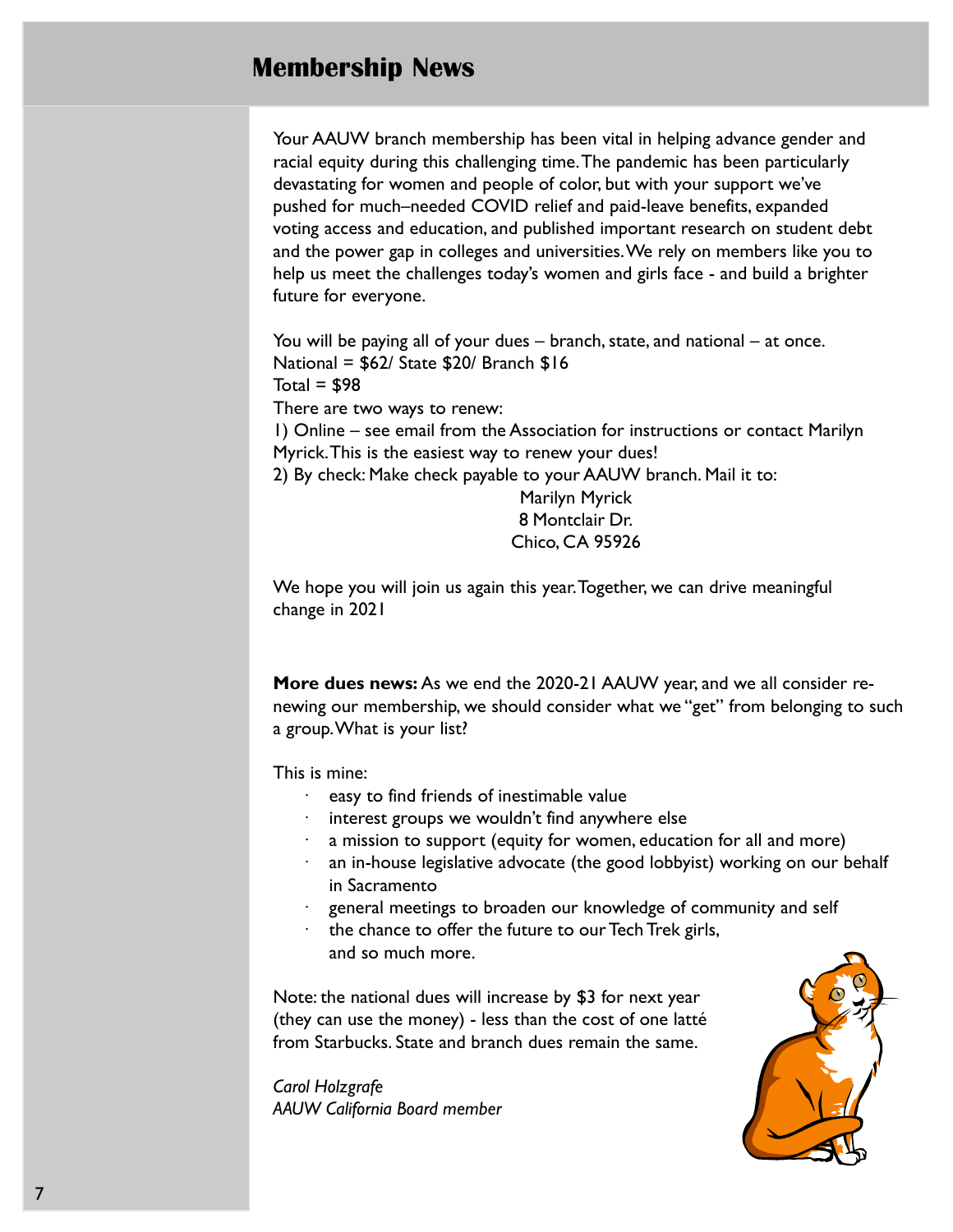## Interest Sections

### New to AAUW?

Call a group leader for more information about a section you might find of interest. A few have reached capacity but most would welcome new members.

## Les Flaneurs

Satsie Veith (530) 570-3550

A group for walking enthusiasts in the Chico and Paradise branches. Walks are scheduled on most Tuesday, Thursday, and Saturday mornings 9:30 in winter, 8:30 in summer. Our trail leads us through interesting Chico neighborhoods, lower and middle Bidwell Park (from 5 Mile), and to other nearby towns. Contact Satsie Veith if you want to join us.

### Diversity Discussion Group

Kathy Sweet (256) 603-4993 Meeting the last week of April to discuss the Book in Common, How to be an Antiracist, and the accompanying CSUC sponsored Chico Performances presentation - a conversation with the author Ibram X. Kendi. We will also be discussing the AAUW webinar, How to Have Difficult Conversations. Both events occur the week before we meet for discussion. Time and date of the April discussion meeting will be announced. For more information contact Kathy, (256) 603-4993 or kathylsweet@gmail.com,



#### Foreign Policy Discussion Group

.

Roxanne Ferry - 891-1722 All welcome. Group meets 4th Monday at 7 p.m. Apr 26 - The two Koreas - discussion led by Roxanne Ferry



#### Evening Book Discussion Group

Sue Blizman (530) 891-3489 Group meets at 7:00 p.m. on 2nd Tuesday Apr 13 - We Were the Lucky Ones by Georgia Hunter. Contact Sue for Zoom info

#### Ethnic Writers Book Discussion Group

Severance Dolan 433-0258 All welcome! Group meets at 1:00 p.m. on 4th Wednesday Apr 28 - Night Tiger by Yangsze Choo Call Denise for Zoom info (530)343-5711

#### Non-fiction Book Discussion Group

Group meets on 2nd Friday at 10 a.m. Contact Susan Critchfield for Zoom info at (530) 519-3460

#### Mystery Book Discussion Group

Denise Worth 343-5711 Group meets at 3 p.m. on 3rd Wednesday All welcome. Apr 21 - After the Armistice Ball by Catriona McPherson. Contact Denise for Zoom info

#### Computer and iPad Group

Helen Gesick (530) 570-5185 Meets 4th Thursday at 2:00. Call Helen for Zoom information